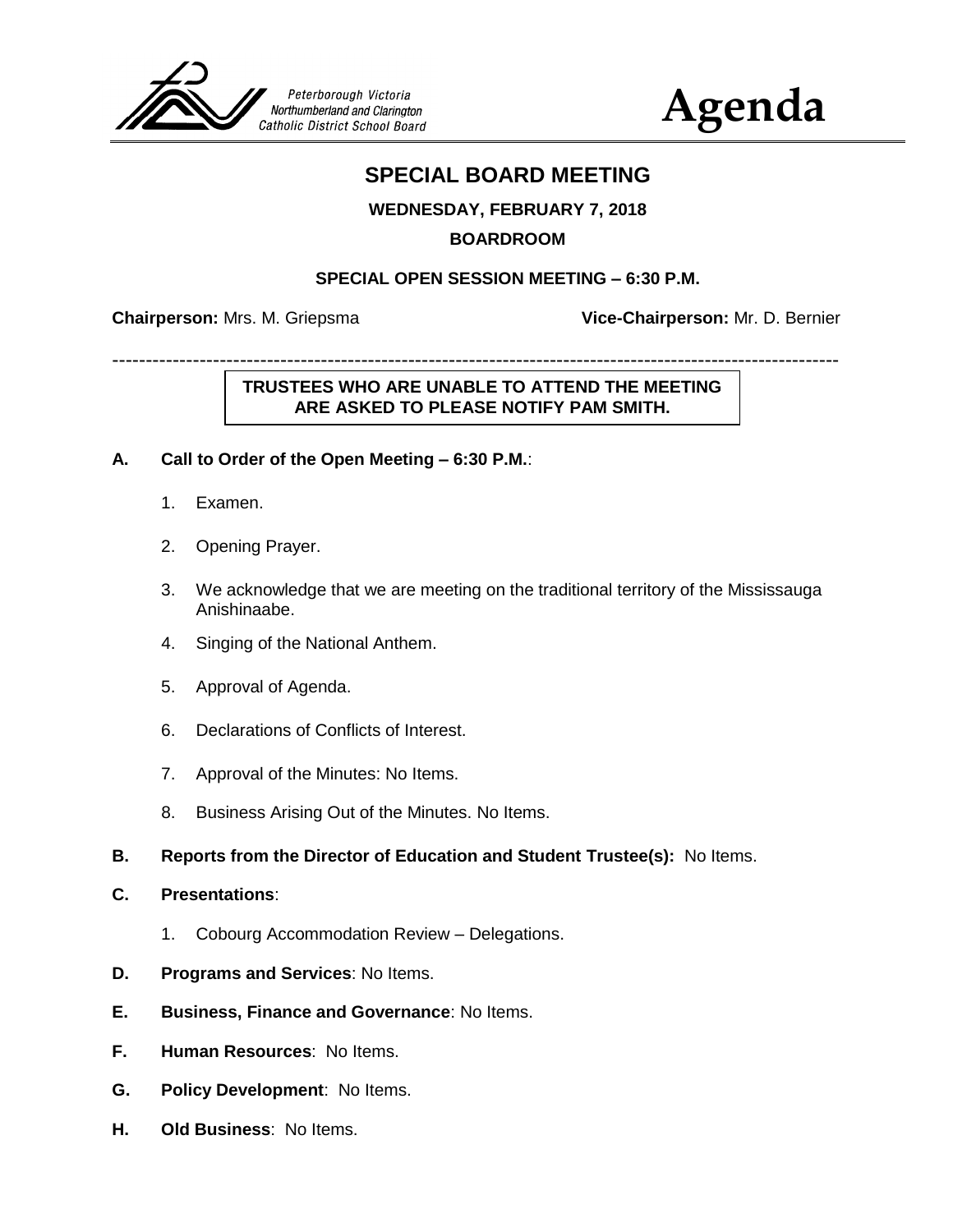- **I. New Business**: No Items.
- **J. Bring Forward**: No Items.
- **K. Information Items**: No Items.

#### **L. Future Meetings**: *BOARD AND STANDING COMMITTEE MEETINGS (chronological order)*

- 1. Board Standing Committee Meetings:
	- Governance **Monday, February 12, 2018, 6:30 p.m. – 8:30 p.m.**
	- Board Meeting **MONDAY, FEBRUARY 26, 2018, In Camera 6:00 p.m., Open Session 6:30 p.m.**
	- Policy Development **Tuesday, April 3, 2018, 6:30 p.m. – 8:30 p.m.**
- 2. Other Committee Meetings:
	- Catholic Parent Engagement Committee, February 5, 2018, 6:30 p.m., April 16, 2018.
	- Chairperson Committee Meeting Monday, February 12, 2018, 4:30 p.m.
	- Accessibility for All Committee, February 13, 2018, 1:15 p.m.
	- **Special Education Advisory Committee February 15, 2018, 6:30 p.m.**
	- Student Council Liaison Committee Meeting **MONDAY, FEBRUARY 26, 2018, 4:15 p.m.**
	- $\overline{b}$
	- Faith and Equity Advisory Committee, April 26, 2018, 6:30 p.m.
	- First Nation, Métis, and Inuit Advisory Committee March 6, 2018, 6:30 p.m.
	- STSCO Governance Meeting March 28, 2018, 3:00 p.m., STSCO Offices.
	- French as a Second Language Advisory Committee, April 11, 2018, 4:30 p.m.
	- Audit Committee, TBD, 6:30 p.m.
	- Supervised Alternative Learning (SAL) Meeting TBD.

#### *EVENTS (chronological order)*

- **February 15, 2018 Special Olympics Fundraisers**
- February 15-18, 2018 OSTA-AECO Ontario Student Trustees' Association Board Council Conference (Student Trustees)
- April 4, 2018 Catholic Leadership Development Series, "Called to Learn", 4:15 p.m. -6:00 p.m. Board Office –Large Board Room
- April 26-28, 2018 OCSTA Ontario Catholic School Trustees' Association AGM (Crowne Plaza Kitchener – Waterloo)
- May 6-May 11, 2018 Catholic Education Week